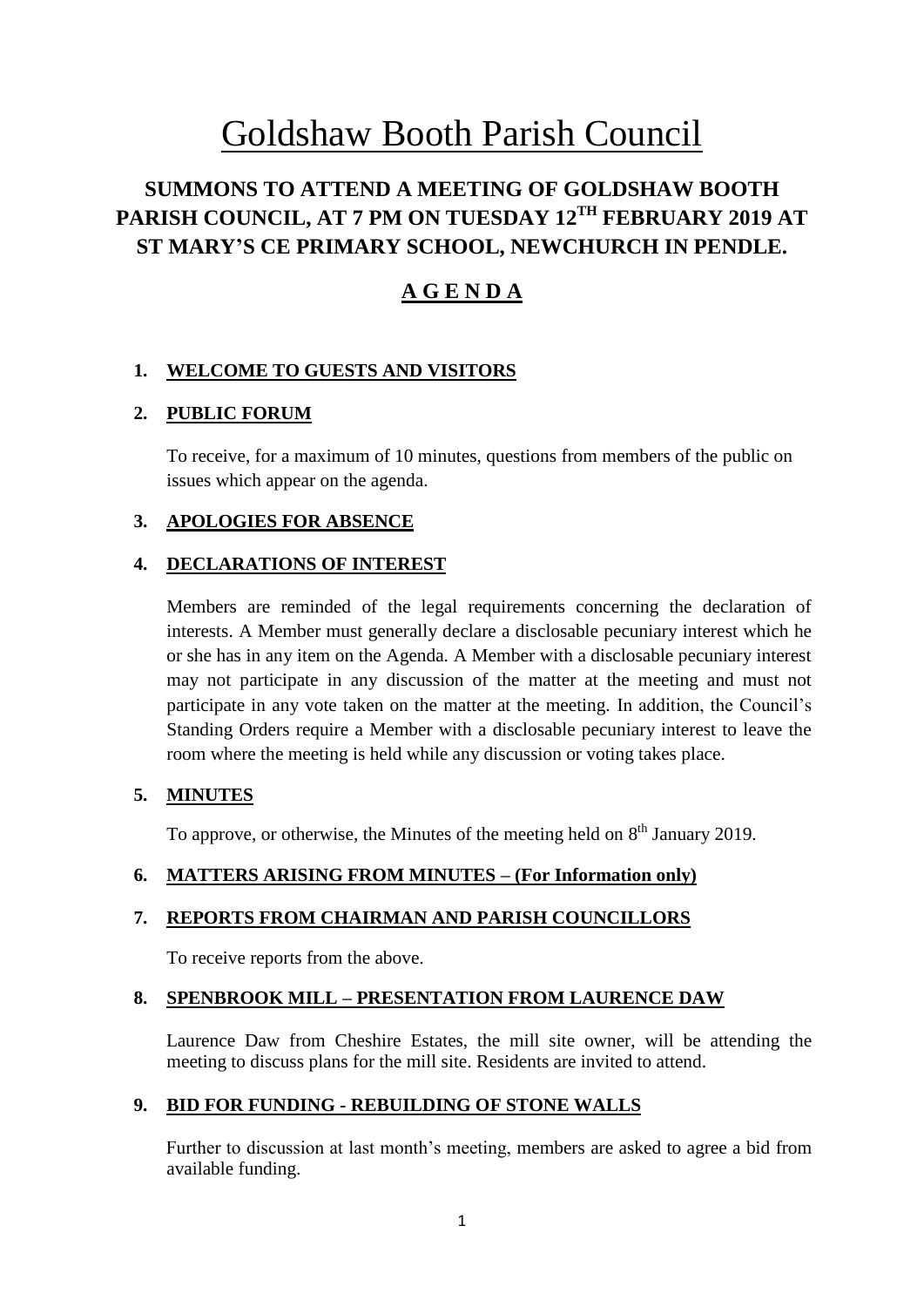# **10. PLANNING APPLICATION**

Members are asked to discuss the application below and provide their observations/objections. Full details can be found on the planning portal at Pendle Borough Council website. (Previously forwarded by email, consultation period extended)

#### **APPLICATION: 19/0042/ADV**

**PROPOSAL:** Advertisement Consent: Display of a single-sided sign mounted on timber posts and advance directional sign positioned on a dry stone wall on Spenbrook Road to the south-west of Douglas Hall Kennels (Retrospective).

**LOCATION:** Kennels, Douglas Hall Cottage, Spenbrook Road.

**APPLICANT:** Mr W. Lancaster.

# **11. PENDLE PRIMARY SCHOOLS FREE SWIMMING INITIATIVE 2019/20**

Local councils do not receive any direct funding from central government therefore are reliant on the local precept and any other income they generate from the services or facilities that they provide. The Parish Council precept is used to fund any activities on behalf of the community.

Pendle Leisure Trust has requested that the Parish Council fund the 2019/20 free swimming initiative for pupils attending St Mary's CE Primary Academy. The total cost is £192.84 and would allow the children free swimming at the three Pendle swimming pools, at specified times, during holiday periods. The school has 50 pupils and of those, 7 reside in the Parish of Goldshaw Booth. Members are asked to discuss the free swimming proposal and decide if they wish to participate. Any payment would be deducted from the contingency fund.

# **12. BEST KEPT VILLAGE COMPETITION**

Members are asked if they wish to participate in the competition this year and, if so, appoint a coordinator to complete the required documentation and manage efforts. The cost per entry has increased from £15 to £20 this year. (Information forwarded by email)

# **13. PARISH MAINTENANCE**

This regular monthly item is intended to identify any maintenance/jobs in the village which require attention. Members are asked to discuss and agree which jobs are to be undertaken during the month. Councillor Ryder is to obtain a quotation to resurface the ginnel/path between Osborne Terrace and Gorrell Close.

# **14. MEETING DATES**

Members are asked to agree the following meeting dates for 2019/20:-

**2019** – 9<sup>th</sup> April, 14<sup>th</sup> May, 11<sup>th</sup> June, 9<sup>th</sup> July, 13<sup>th</sup> August, 10<sup>th</sup> September, 8<sup>th</sup> October,